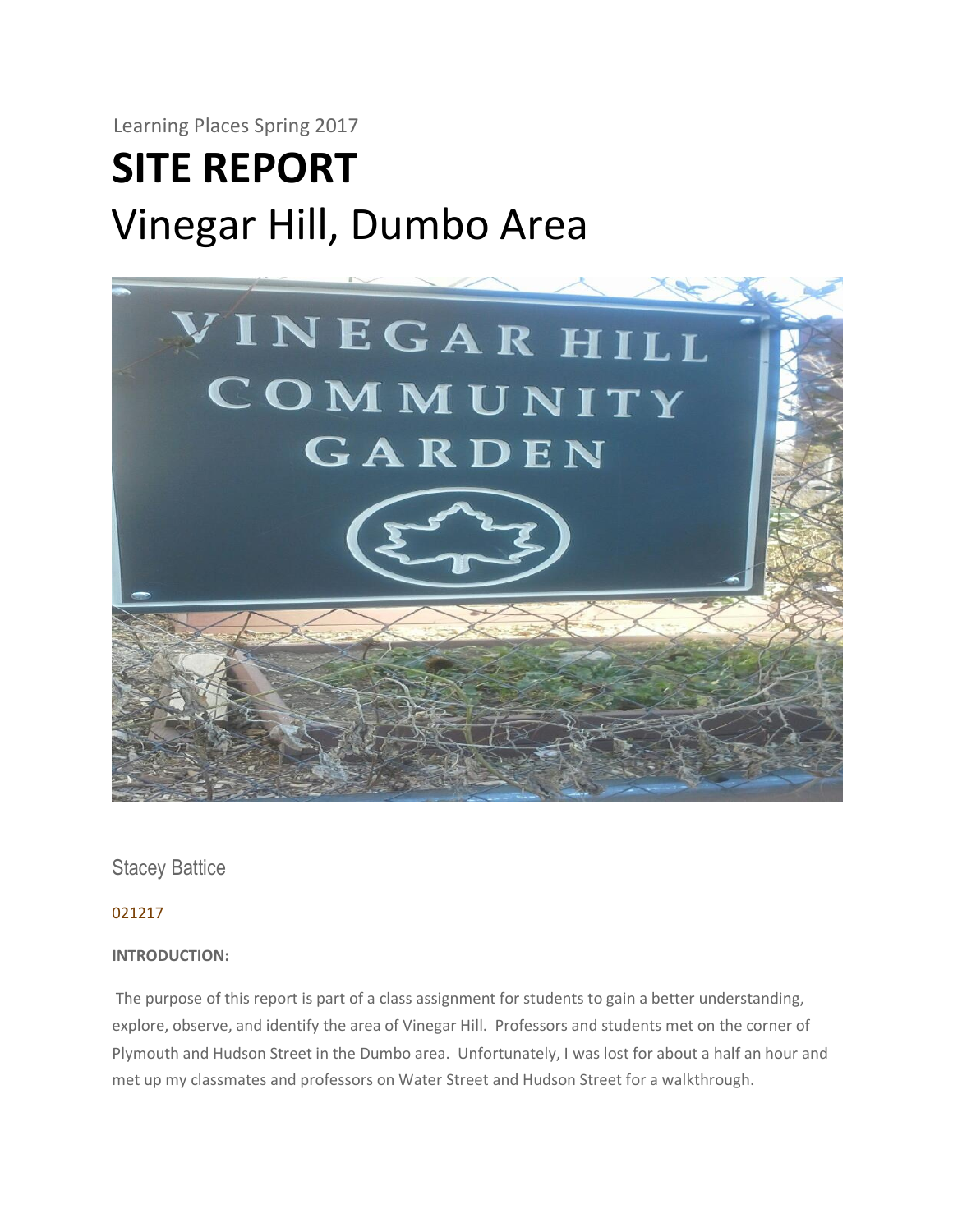#### **PRE-VISIT REFLECTION**

I spoke to an elderly co-worker who lived in the area. I was told that when he was a boy he used to visit the area with his dad. He stated that it was an industrialized area with factories and can clearly remember that on his visits he would smell black pepper and sometimes his eyes would burn. He also mentioned that there were many "sweat shops" with many immigrants living there. These "sweat shops" housed the immigrants with no windows and were very hot. Before I visited the area the thought of a bushy area came to mind with abandoned houses.

## Tile Work



This picture shows a tile wall which looked like a factory house warehouse. The big red door with large hinges is a fire door.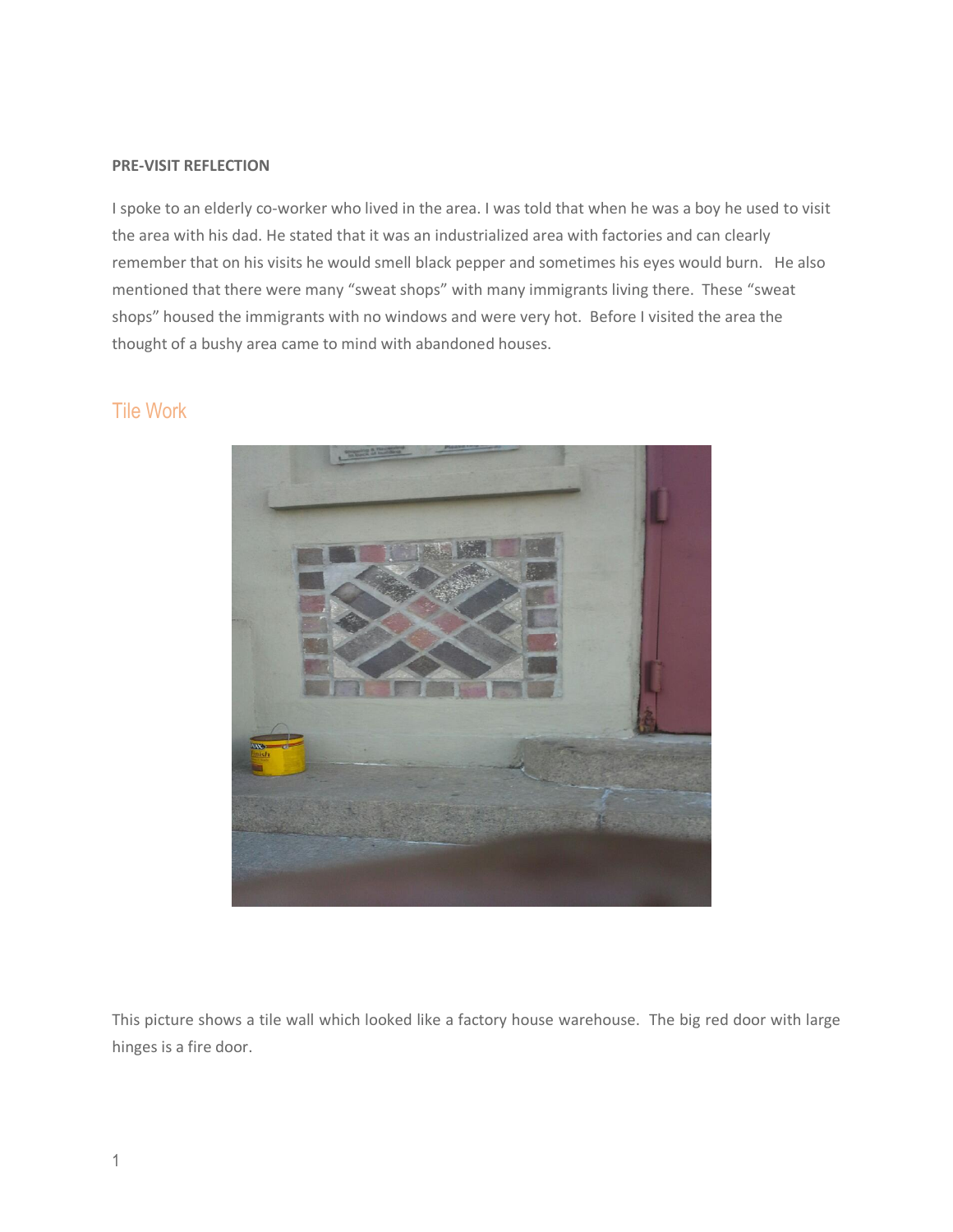# Old Fire house



This photo shows a now renovated firehouse. From the big red door, you can see that ambulances and fire trucks were stationed here.

Residential Area



Photo shows classmates as we listened attentively to professor. On the left is

residential houses.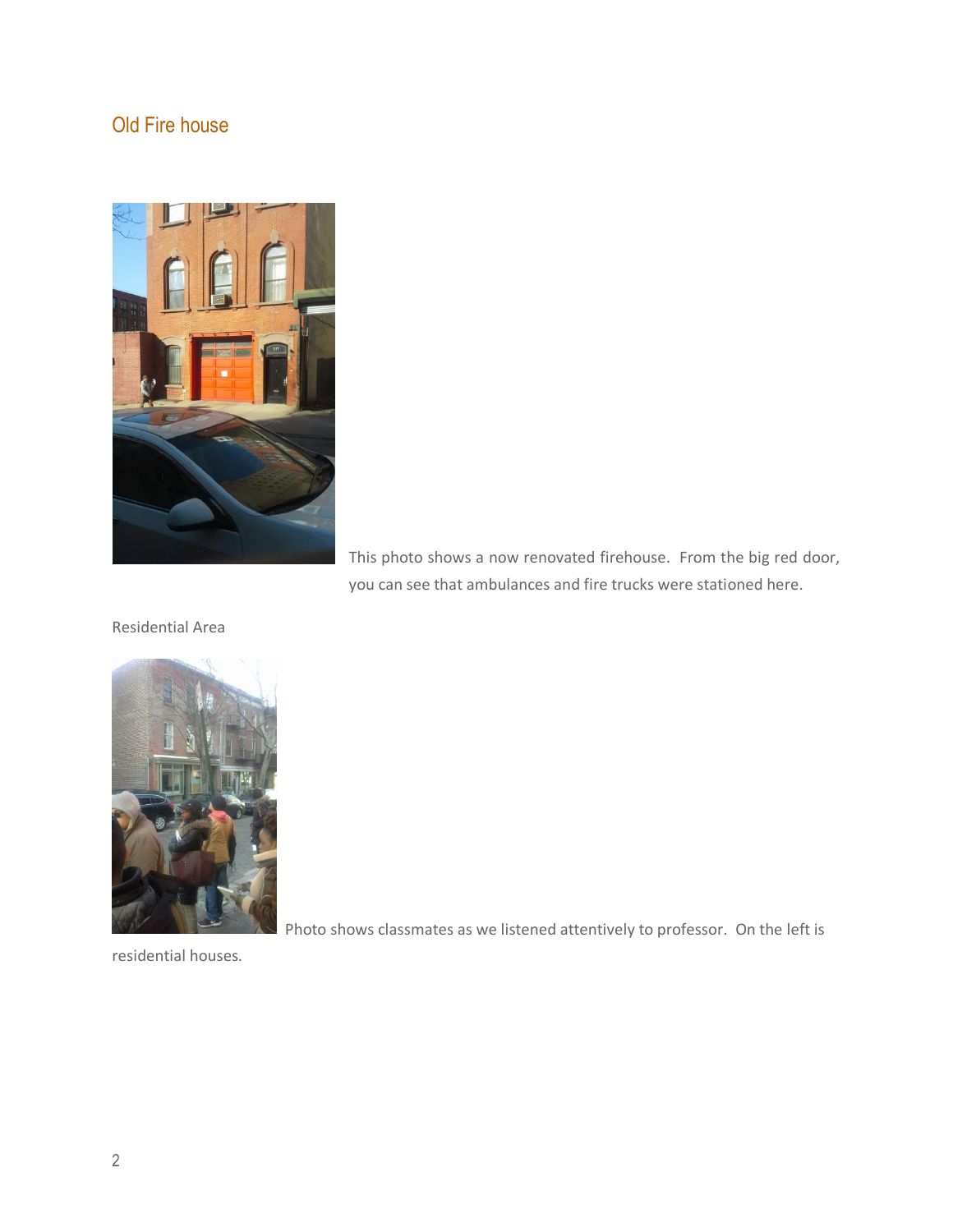

Picture one shows the brick roads and the now modernized concrete roads. From my observation, the brick roads were built to accommodate the heavy-laden trucks as they transport to and from the factories

Picture two shows houses with the bay windows and the heavy beam door posts.

Picture three shows train tracks in the middle of streets clearly shows that trains moved products from factories to warehouses

## **OBSERVATIONS**

- 1. No corner stores
- 2. No pedestrian crossing
- 3. No street lights
- 4. Few persons walking the streets
- 5. Old fashioned buildings
- 6. Cops on the corner street
- 7. Birds chirping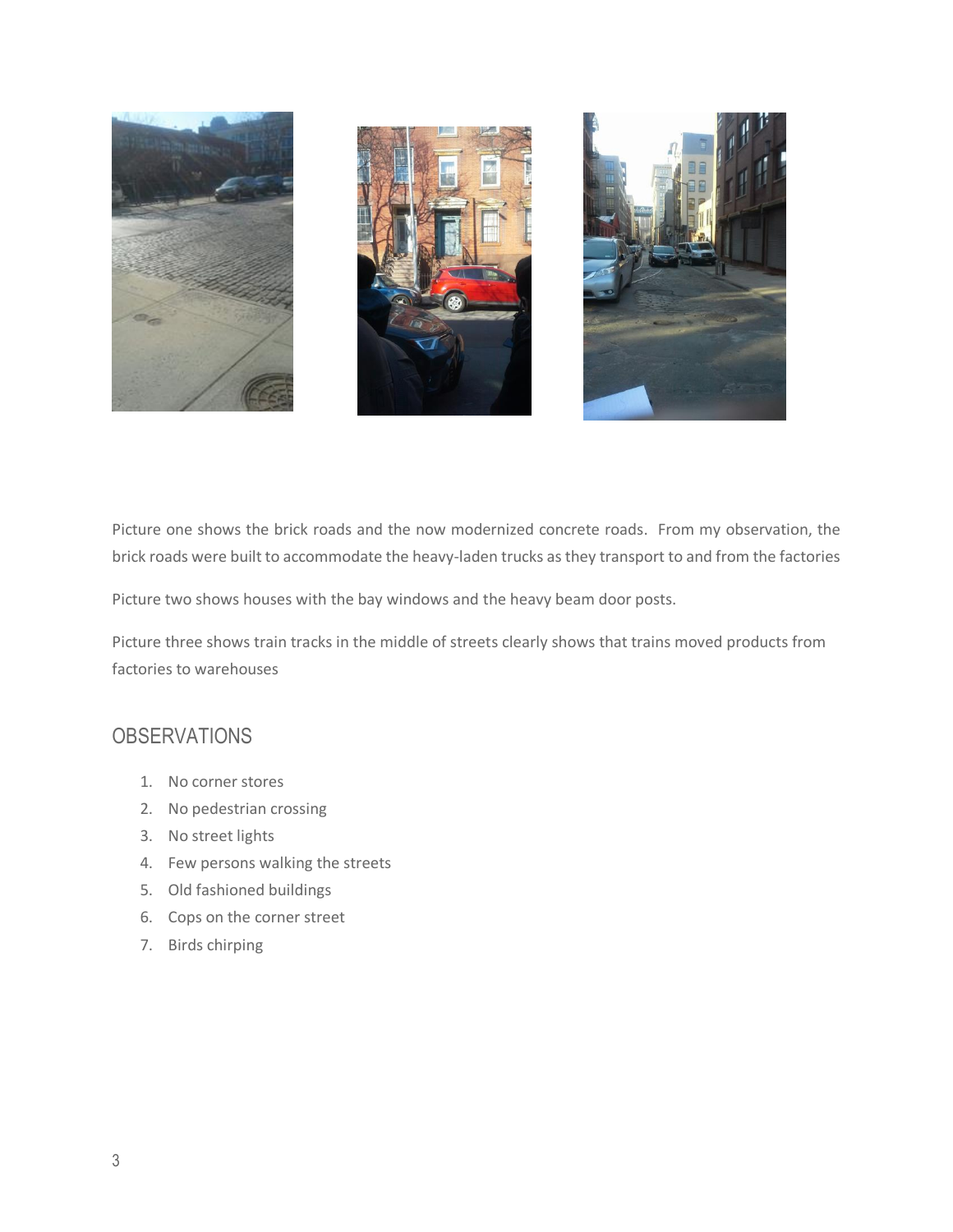# QUANTITATIVE DATA

| Subject      | Data           |
|--------------|----------------|
| Armed forces | $\overline{2}$ |
| Schools      | $\mathbf{1}$   |
| Churches     | $\mathbb O$    |

## QUESTIONS AND HYPOTHESIS

### QUESTIONS:

- 1. Why there are no churches in this area?
- 2. How is it that the roads are partly brick and concrete?
- 3. Where the name Vinegar Hill come from?

### HYPOTHESIS:

- 1. Is it that he people who lived in this area are not religious.
- 2. The roads are kept this way to maintain the structure of the place.
- 3. A vinegar factory was originally in this area giving it its name.

## SUMMARY / POST VISIT REFLECTION

Site visit was very interesting as it reminded me of my island life in St Kitts in the Caribbean. I was very amazed of the railway which reminded me of the sugar factory and the locomotives that transported sugar cane to and from the factories to warehouse. I love the peacefulness of this area and the history. The Vinegar Hill area shared a wealth of information on the industrial side of New York City.